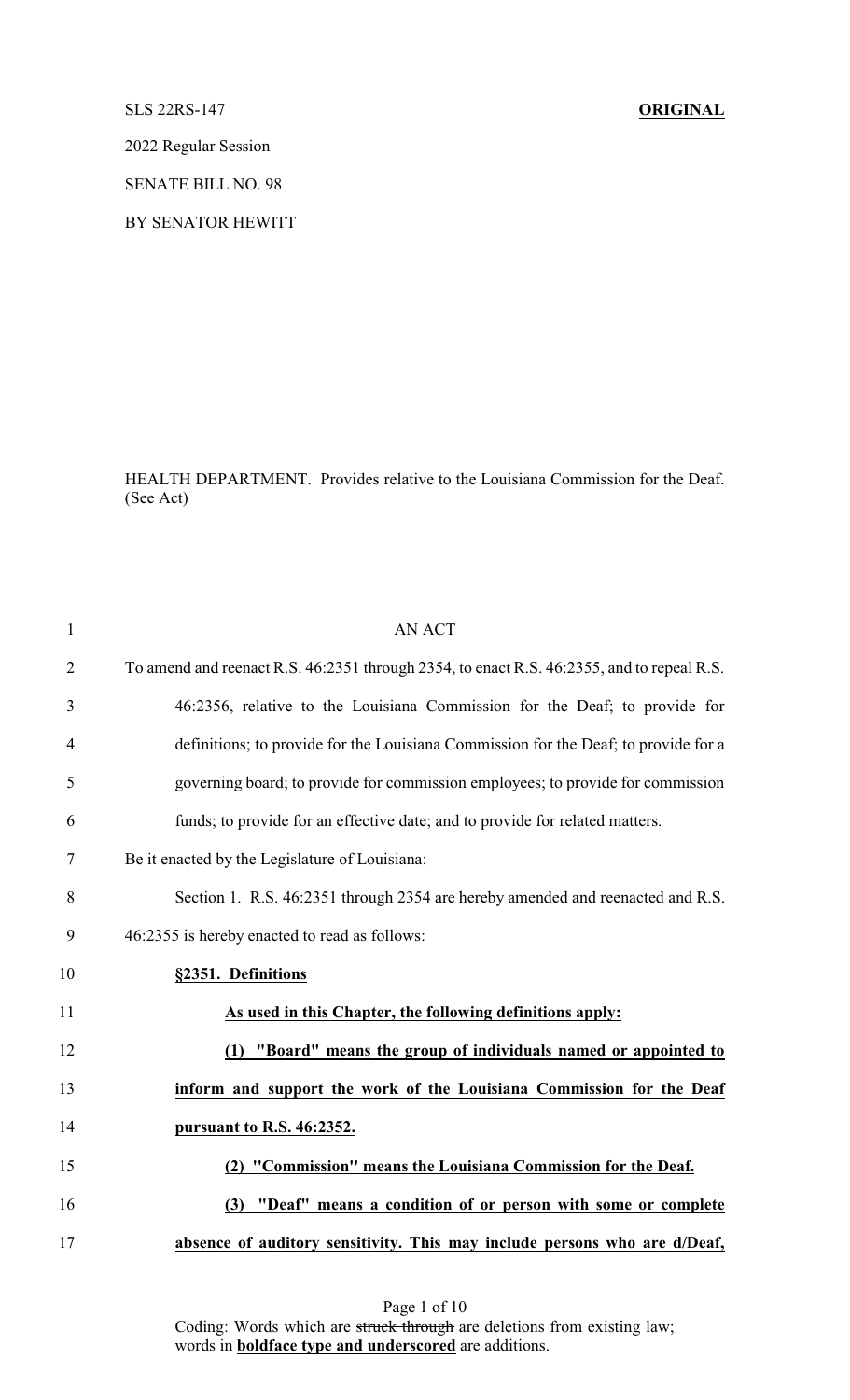| $\mathbf{1}$   | DeafBlind, hard of hearing, or late-deafened.                                     |
|----------------|-----------------------------------------------------------------------------------|
| $\overline{2}$ | (4) "DeafBlind" means a condition of or person with concomitant visual            |
| 3              | and auditory sensitivity.                                                         |
| $\overline{4}$ | (5) "Deaf community" means a cultural and linguistic minority with                |
| 5              | languages, distinct modes of visual and tactile communication, and social mores.  |
| 6              | This may include persons who are Deaf, DeafBlind, hard of hearing, or             |
| $\tau$         | late-deafened.                                                                    |
| 8              | (6) "Department" means the Louisiana Department of Health.                        |
| 9              | "Hard of hearing" means a condition of or person with significant                 |
| 10             | impairment to the sense of hearing, but not to the extent that the person must    |
| 11             | rely primarily on visual communication.                                           |
| 12             | (8) "Hearing" means any person who has average to above hearing                   |
| 13             | levels.                                                                           |
| 14             | "Interpreter" means an individual involved in the process of<br>(9)               |
| 15             | interpreting or transliterating between the English language and American Sign    |
| 16             | Language or any communication modes used by d/Deaf, DeafBlind, or hard of         |
| 17             | hearing persons. Communication modes may include but are not limited to cued      |
| 18             | speech and tactile sign.                                                          |
| 19             | (10) "Late-deafened" means that the onset of hearing loss occurred after          |
| 20             | the individual acquired full spoken language competence.                          |
| 21             | "Secretary" means the secretary of Louisiana Department of<br>(11)                |
| 22             | Health.                                                                           |
| 23             | §2351. §2352. Creation; board membership; terms; compensation                     |
| 24             | A. The Louisiana Commission for the Deaf, hereinafter referred to as "the         |
| 25             | commission", is hereby created and established within the Louisiana Department of |
| 26             | Health. The commission shall function as a program of the state and serve as      |
| 27             | the principal agency of the state providing leadership to promote the general     |
| 28             | welfare of d/Deaf, DeafBlind, and hard of hearing individuals. The secretary      |
| 29             | shall appoint a director in accordance with R.S. 46:2354.                         |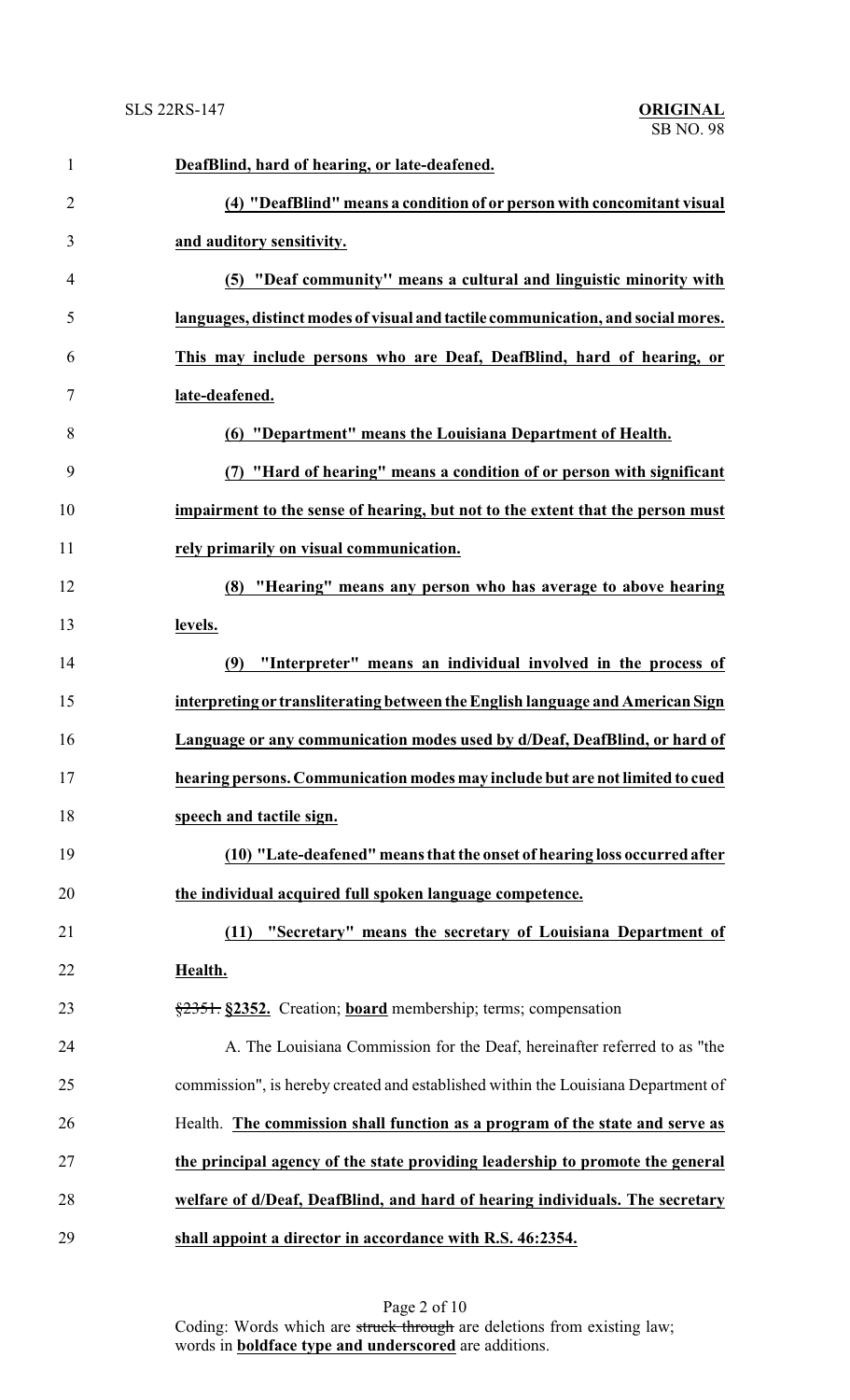| $\mathbf{1}$   | B. The commission shall be governed by a board which is hereby created          |
|----------------|---------------------------------------------------------------------------------|
| $\overline{2}$ | as a separate and distinct body to support the work of the commission and to    |
| 3              | advocate on behalf of d/Deaf, DeafBlind, and hard of hearing communities and    |
| 4              | their families. The secretary shall promulgate rules to establish the roles and |
| 5              | responsibilities of the board. The commission board shall consist of seventeen  |
| 6              | eighteen members as follows:                                                    |
| 7              | (1) The coordinator of vocational rehabilitation services to the deaf or his    |
| 8              | designee. The assistant secretary of the Louisiana Department of Health, office |
| 9              | of behavioral health or his designee.                                           |
| 10             | (2) The president of the Louisiana Association of the Deaf or his designee.     |
| 11             | (3) The president of the Louisiana Registry of Interpreters for the Deaf or his |
| 12             | designee.                                                                       |
| 13             | (4) The superintendent of the Louisiana School for the Deaf or his designee.    |
| 14             | (5) The secretary of the Department of Children and Family Services or his      |
| 15             | designee.                                                                       |
| 16             | (6) The superintendent of education or his designee.                            |
| 17             | (7) The secretary of the Louisiana Workforce Commission or his designee.        |
| 18             | (8) The speaker of the House of Representatives or his designee.                |
| 19             | (9) The president of the Senate or his designee.                                |
| 20             | (10) The secretary of the Louisiana Department of Health or his designee.       |
| 21             | (11) The executive director of the governor's office of disability affairs      |
| 22             | or his designee.                                                                |
| 23             | (12) In addition, the governor shall appoint seven lay members to the           |
| 24             | commission board, two of whom shall be deaf persons, one of whom shall be hard  |
| 25             | of hearing, two one of whom shall be parents of deaf persons a parent of a deaf |
| 26             | person, one of whom shall be a person who is DeafBlind, and two of whom shall   |
| 27             | be professionals who work with deaf persons. Each appointment by the governor   |
| 28             | shall be subject to Senate confirmation.                                        |
| 29             | B.C. A person shall be eligible for appointment to the board if his             |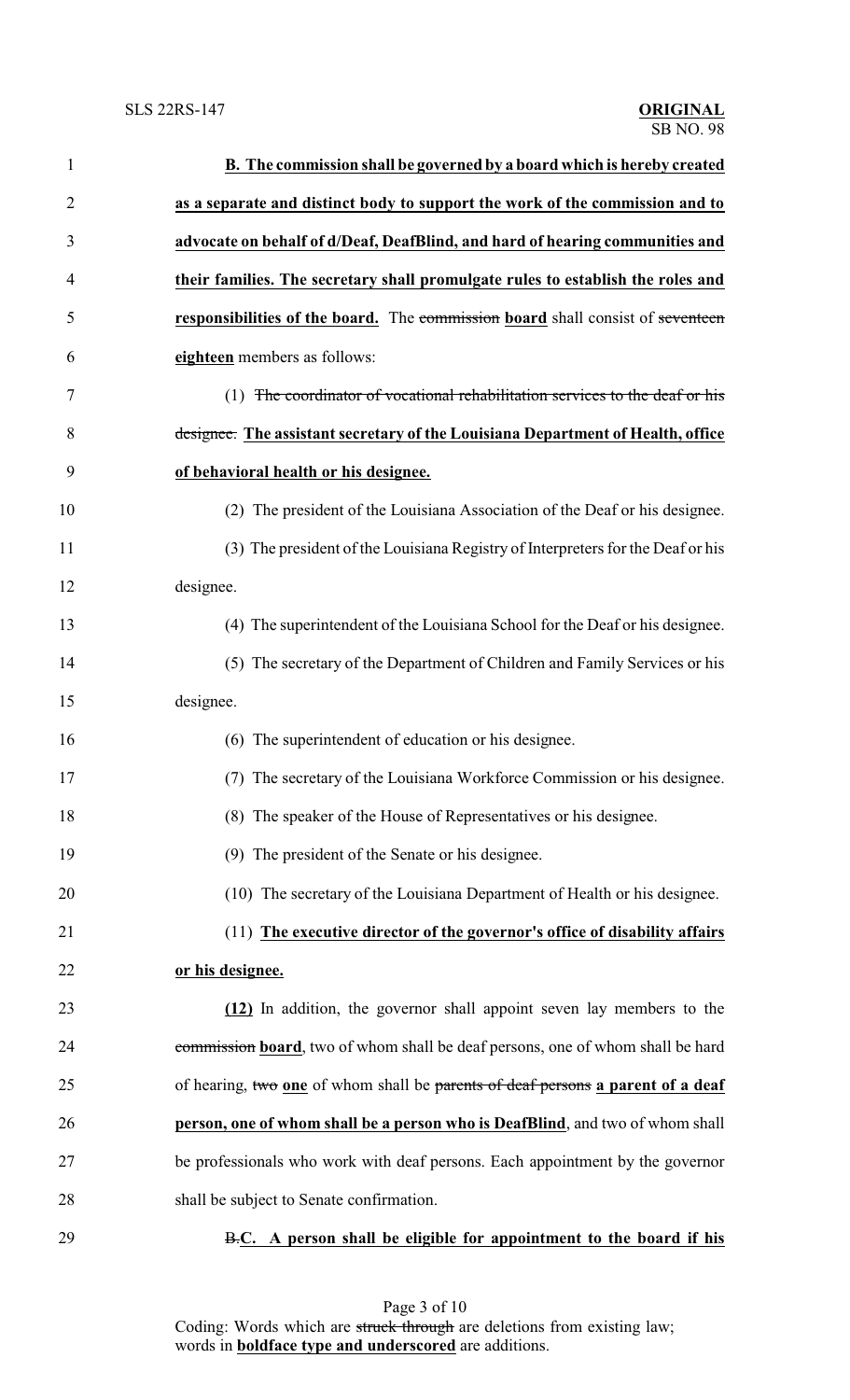| $\mathbf{1}$   | position, knowledge, or experience qualifies him to represent the concerns,            |
|----------------|----------------------------------------------------------------------------------------|
| $\overline{2}$ | needs, and recommendations of the d/Deaf, DeafBlind, and hard of hearing               |
| 3              | communities. All appointments shall be made for four years, except that if a           |
| $\overline{4}$ | vacancy occurs, the appointment shall be made only for the length of the unexpired     |
| 5              | term.                                                                                  |
| 6              | E.D. The commission board shall meet and organize immediately after                    |
| $\tau$         | members are appointed and shall elect from its membership a chairman chairperson,      |
| 8              | who shall serve for two years, and such any other officers as it deems necessary. The  |
| 9              | commission board may establish rules and regulations for its own procedure and for     |
| 10             | the administration of the affairs of the commission. The commission board shall        |
| 11             | meet at least once in each quarter of the fiscal year and may meet more often as shall |
| 12             | be deemed necessary by the chairman chairperson.                                       |
| 13             | <b>D.E.(1)</b> Members of the commission board shall receive no salary for their       |
| 14             | services, but shall be reimbursed for actual travel and other expenses incurred in the |
| 15             | performance of their duties in accordance with travel regulations of the division of   |
| 16             | administration. Officers of the commission board shall be reimbursed for necessary     |
| 17             | and other expenses incurred in the performance of their duties.                        |

 **(2) A board member may receive services offered by the commission to the extent services are provided under the same terms and conditions as received by any d/Deaf, DeafBlind, or hard of hearing individual in this state. A board member receiving services offered by the commission shall not participate or have any involvement in any commission transaction or business matter regarding the provision of services received by the board member.**

- 24 E. **F.** Upon request of the commission **board**, the directors of the following agencies shall make themselves available for consultation and shall provide information regarding the services available to the deaf through their respective agencies:
- 

 (1) The office of behavioral health and substance abuse. **The Louisiana Mental Health Advocacy Service.**

Page 4 of 10 Coding: Words which are struck through are deletions from existing law; words in **boldface type and underscored** are additions.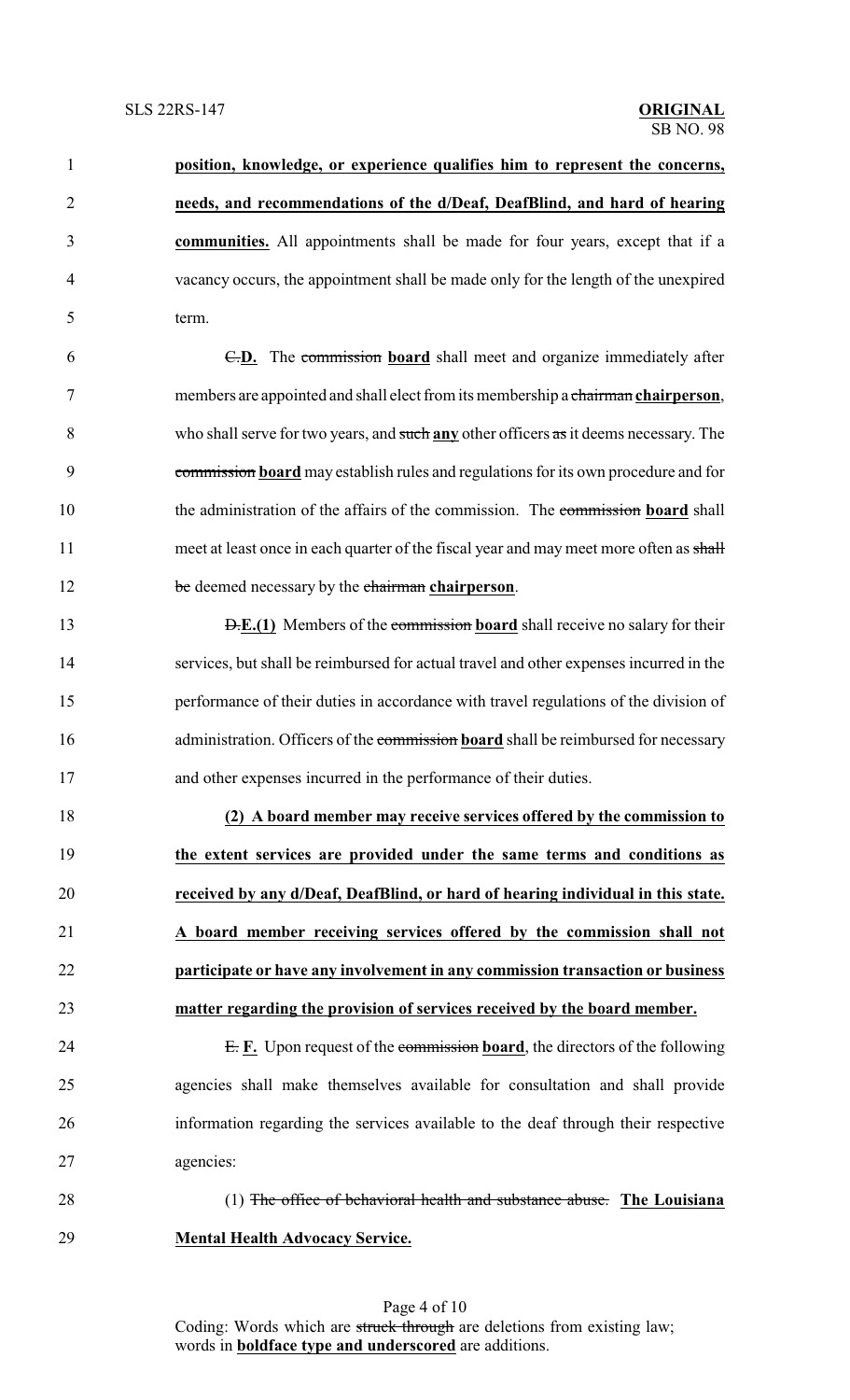| $\mathbf{1}$   | (2) The office of children and family services. The Louisiana Department         |
|----------------|----------------------------------------------------------------------------------|
| $\overline{2}$ | of Health, office of aging and adult services.                                   |
| 3              | (3) The Louisiana Department of Health, office for citizens with                 |
| 4              | developmental disabilities.                                                      |
| 5              | (4) The office of elderly affairs.                                               |
| 6              | (5) The office of health services and environmental quality. The Louisiana       |
| 7              | Department of Health medical assistance program.                                 |
| 8              | (6) The division of evaluation and services. The Governor's Office of            |
| 9              | <b>Homeland Security and Emergency Preparedness.</b>                             |
| 10             | G. Additionally, the commission shall have authority to The board may            |
| 11             | request consultation or information, or both, from any other state department or |
| 12             | agency serving deaf persons.                                                     |
| 13             | $\frac{$2352}{,}$ \$2353. Duties                                                 |
| 14             | The commission, with the guidance of the board, shall do all of the              |
| 15             | following:                                                                       |
| 16             | (1) Promote, coordinate, and facilitate accessibility of all public and private  |
| 17             | services to deaf d/Deaf, DeafBlind, and hard of hearing people through           |
| 18             | informing, educating, and advising businesses, industries, and other sectors on  |
| 19             | effective communication and the needs of d/Deaf, DeafBlind, and hard of          |
| 20             | hearing individuals to promote and ensure accessibility to public services.      |
| 21             | (2) Serve as advocate for the needs and rights of deaf d/Deaf, DeafBlind,        |
| 22             | and hard of hearing people.                                                      |
| 23             | (3) Collect information concerning deafness and provide for the                  |
| 24             | dissemination of this information.                                               |
| 25             | (4) Develop and implement a statewide program to ensure continuity of            |
| 26             | services to deaf d/Deaf, DeafBlind, and hard of hearing people.                  |
| 27             | (5) Inform, educate, and advise deaf citizens, parents, and families of the      |
| 28             | availability of programs and services for deaf d/Deaf, DeafBlind, and hard of    |
| 29             | <b>hearing</b> adults and children at all levels of state and local government.  |

Page 5 of 10 Coding: Words which are struck through are deletions from existing law; words in **boldface type and underscored** are additions.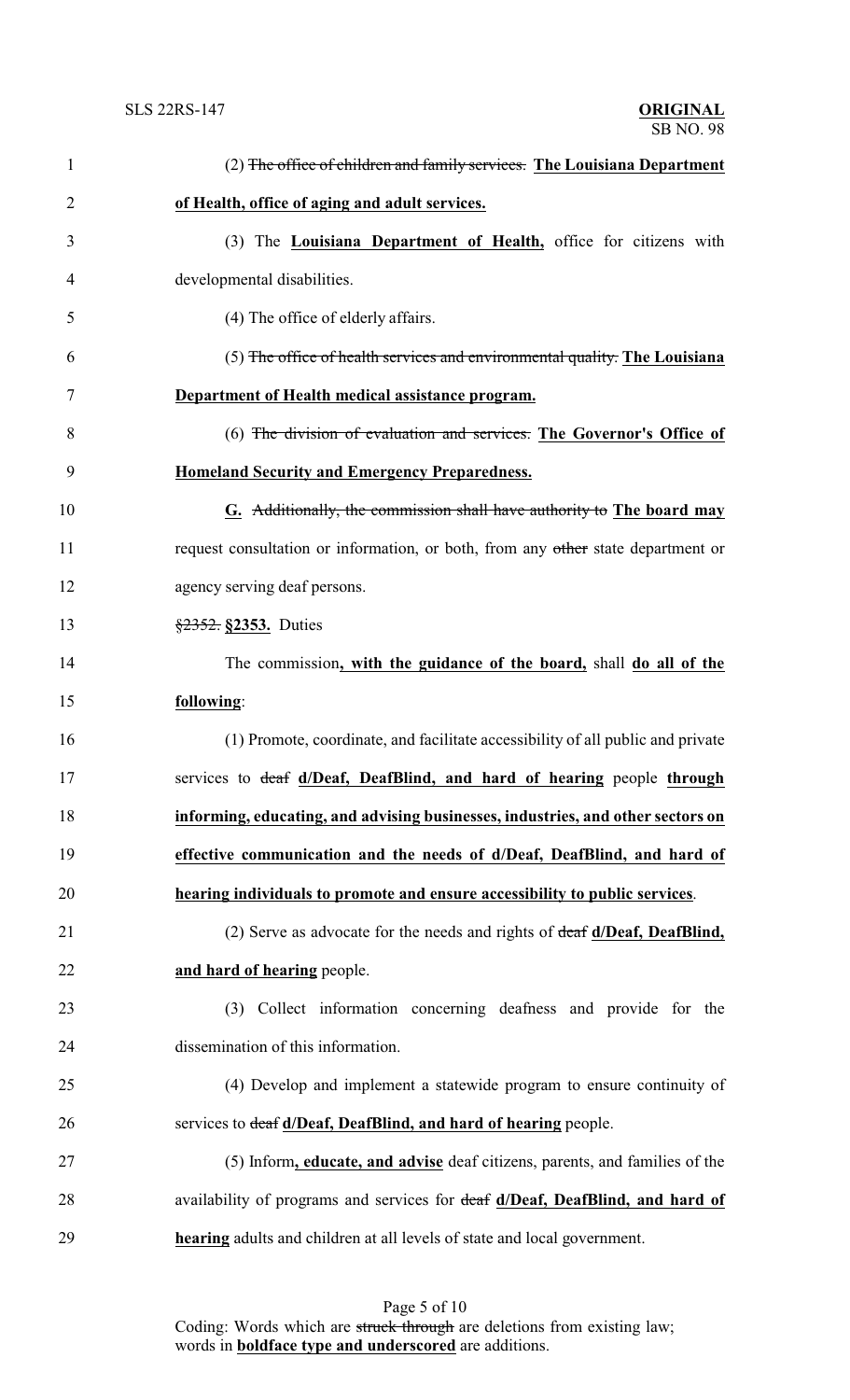| $\mathbf{1}$   | (6) Promote the training of interpreters and assist in the establishment of                |
|----------------|--------------------------------------------------------------------------------------------|
| $\overline{2}$ | interpreter training programs.                                                             |
| 3              | $(7)(a)$ Certify interpreters and maintain a registry of certified interpreters.           |
| 4              | The commission shall promulgate rules for the examination of applicants for                |
| 5              | certification and the issuance of certificates. Such rules shall be subject to legislative |
| 6              | oversight review pursuant to the Administrative Procedure Act and shall be subject         |
| 7              | to the following limitations: Establish, administer, and promote a statewide               |
| 8              | program to standardize interpreting services for those who are d/Deaf,                     |
| 9              | DeafBlind, or hard of hearing.                                                             |
| 10             | $(a)$ (b) The commission shall not promulgate any rule or regulation which                 |
| 11             | denies a deaf or hard of hearing person's right to choose his interpreter. do all of the   |
| 12             | following:                                                                                 |
| 13             | Establish the process and set the criteria for the professional<br>(i)                     |
| 14             | credentialing of interpreters.                                                             |
| 15             | Develop and maintain a registry of credentialed interpreters,<br>(ii)                      |
| 16             | including administrative guidelines for the registration process.                          |
| 17             | (iii) Set administrative guidelines regarding minimum qualifications and                   |
| 18             | registration for interpreters working in educational settings, in conjunction with         |
| 19             | the Department of Education. The commission shall review for approval                      |
| 20             | applications and renewals of state of Louisiana provisional and ancillary                  |
| 21             | certificates for interpreters working for the department or any of the local               |
| 22             | educational agencies or special school boards throughout the state under the               |
| 23             | supervision of the Board of Elementary and Secondary Education.                            |
| 24             | Establish criteria regarding the minimum qualifications and<br>(iv)                        |
| 25             | registration of persons who may serve as interpreters during a judicial or                 |
| 26             | quasi-judicial proceeding in this state or its political subdivisions for a person         |
| 27             | who is d/Deaf, DeafBlind, or hard of hearing, that align with and expand upon              |
| 28             | the rules of the Louisiana Supreme Court. No person shall serve as an                      |
| 29             | interpreter in the courts of this state without the required interpreter                   |

Page 6 of 10 Coding: Words which are struck through are deletions from existing law; words in **boldface type and underscored** are additions.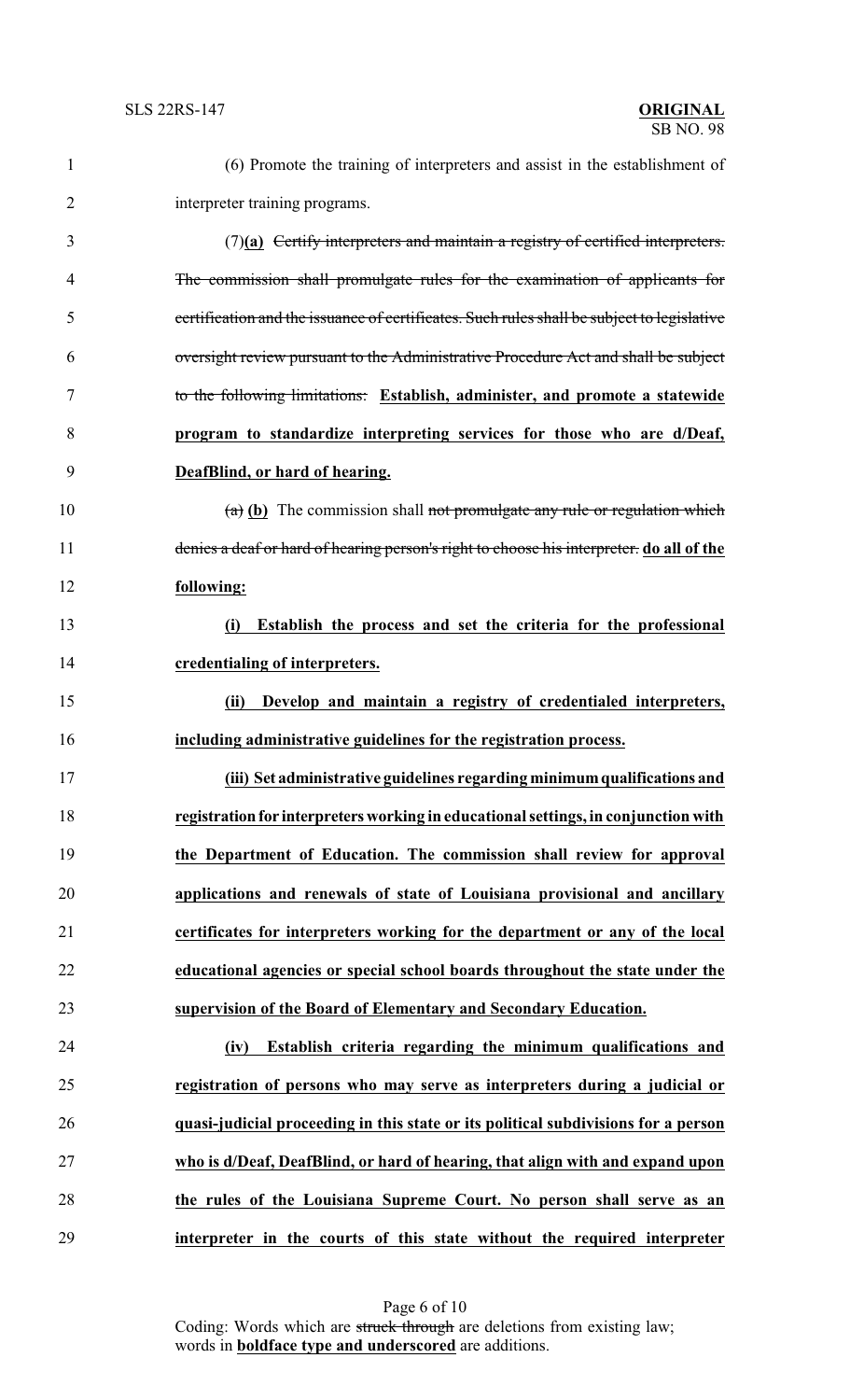| $\mathbf{1}$   | certification.                                                                         |
|----------------|----------------------------------------------------------------------------------------|
| $\overline{2}$ | (b) The commission shall exempt from the requirement of certification,                 |
| 3              | interpreters of religious services.                                                    |
| $\overline{4}$ | The commission shall promulgate rules for the regulation of<br>(c)                     |
| 5              | interpreters in this state. The rules shall, at a minimum, do all of the following:    |
| 6              | Charge reasonable fees to cover the administrative costs of<br>(i)                     |
| 7              | applications, examination of applications, and renewal of registration.                |
| 8              | (ii) Accept registration for applicants with valid credentialing from                  |
| 9              | another state, based on the board's recommendation for reciprocity.                    |
| 10             | (iii) Adopt conditions under which registration will expire.                           |
| 11             | (iv) Specify procedures outlining grounds for denying, suspending, or                  |
| 12             | revoking an interpreter's registration with the state.                                 |
| 13             | (v) Adopt and specify grievance policy and procedures and the process                  |
| 14             | for disciplining interpreters.                                                         |
| 15             | (vi) Provide for a deaf or hard of hearing person's right to choose his                |
| 16             | interpreter to the extent possible and appropriate.                                    |
| 17             | (vii) Exempt interpreters of religious services or those interpreting on               |
| 18             | a voluntary basis without compensation from the requirement of registration.           |
| 19             | (d) The commission shall charge reasonable fees to cover the administrative            |
| 20             | costs of applications, examinations, and renewal of certificates. establish standards  |
| 21             | for businesses or organizations providing interpreting services, which may             |
| 22             | include best practices for provision of services.                                      |
| 23             | (e) The commission shall waive examination requirements for applicants with            |
| 24             | valid certification from another state, based on the board's recommendation for        |
| 25             | reciprocity.                                                                           |
| 26             | (f) The commission shall adopt procedures under which certificates will                |
| 27             | expire.                                                                                |
| 28             | $(g)$ The commission shall specify procedures outlining grounds for denying,           |
| 29             | suspending, or revoking interpreters' certificates, and for disciplining interpreters. |

Page 7 of 10 Coding: Words which are struck through are deletions from existing law; words in **boldface type and underscored** are additions.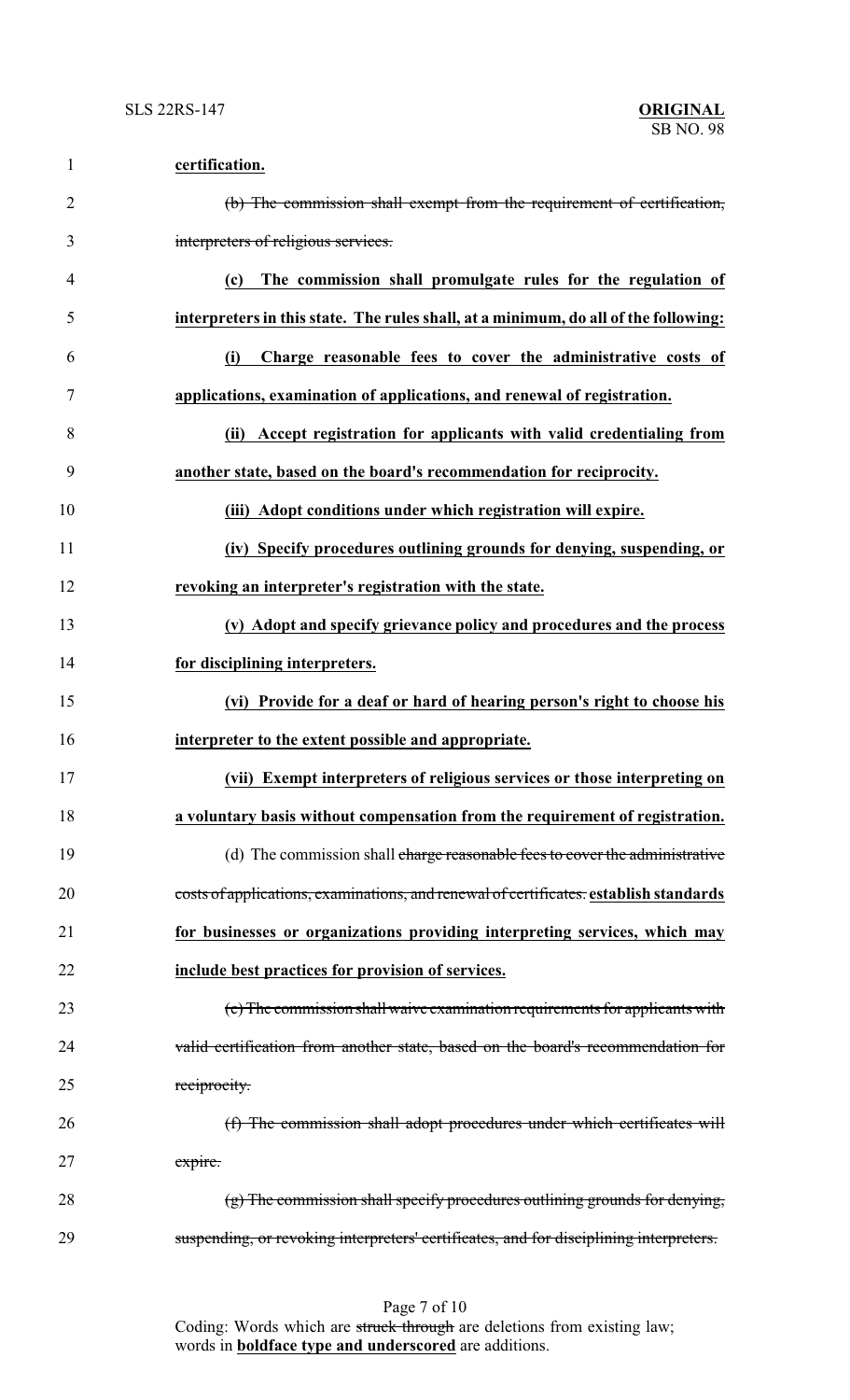| 1  | (h) The certification of interpreters by the Louisiana Commission for the             |
|----|---------------------------------------------------------------------------------------|
| 2  | Deaf shall not be applicable to the Louisiana State Department of Education or to     |
| 3  | any of the local educational agencies and special board schools throughout the state  |
| 4  | under the supervision of the Board of Elementary and Secondary Education. Such        |
| 5  | certification shall incorporate an evaluation conducted by the Interpreter            |
| 6  | Certification Board of the Louisiana Commission for the Deaf.                         |
| 7  | (8) Provide all services of the commission to deaf people with visual                 |
| 8  | impairments.                                                                          |
| 9  | (9) Provide interpreter services to the deaf in accordance with rules and             |
| 10 | regulations adopted by the commission.                                                |
| 11 | $(10)(a)$ Establish, administer, and promote a statewide program to provide           |
| 12 | access to all public telecommunications services by persons who are deaf, deaf-blind, |
| 13 | and others such as persons with severe hearing loss or severe speech impairments.     |
| 14 | This program shall include but is not limited to:                                     |
| 15 | (i) The purchase and distribution of telecommunications devices and related           |
| 16 | devices for the purposes listed above.                                                |
| 17 | (ii) The creation of a dual party relay system to function as a communications        |
| 18 | bridge between members of the deaf and hearing citizenry.                             |
| 19 | (iii) Recommendation for the selection of staff, rate/surcharge, operating            |
| 20 | budget, and other related matters, determination of functions of the staff, approval  |
| 21 | of the selection of appropriate equipment, development, evaluation, and modification  |
| 22 | of the distribution system for specialized equipment, approval of the development,    |
| 23 | implementation, evaluation, and modification of a year-round, twenty-four-hour dual   |
| 24 | party relay system, and the engagement in other related activities not inconsistent   |
| 25 | with legal mandates nor otherwise prohibited by law.                                  |
| 26 | $\phi$ (8) The commission shall promulgate, Promulgate pursuant to R.S.               |
| 27 | 49:950, et seq., such the procedures, regulations, rules, and criteria and may also   |
| 28 | take other action necessary to implement and administer this program the provisions   |
| 29 | of this Chapter where not otherwise prohibited by law.                                |

Page 8 of 10 Coding: Words which are struck through are deletions from existing law; words in **boldface type and underscored** are additions.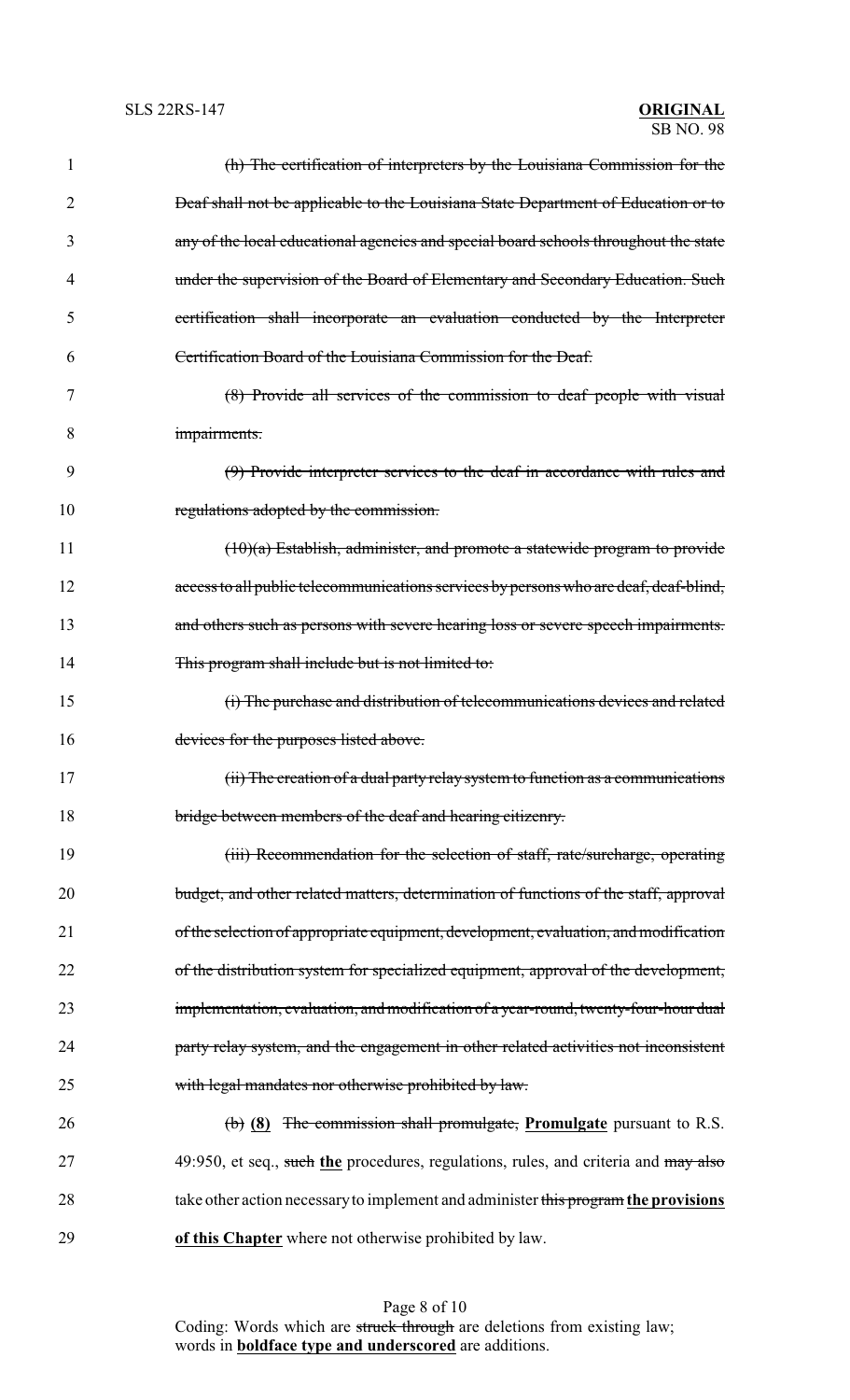| $\mathbf{1}$   | $\frac{2353}{2}$ \$2354. Employees                                                    |
|----------------|---------------------------------------------------------------------------------------|
| $\overline{2}$ | The secretary of the Louisiana Department of Health shall employ a director           |
| 3              | who shall be the executive officer of the commission. The secretary shall consider    |
| $\overline{4}$ | the recommendations of the board in the hiring and termination processes of           |
| 5              | the director. The director shall be a trained professional, having experience as such |
| 6              | with the deaf, and skilled in the use of sign language American Sign Language or      |
| 7              | other commonly used modes of communication used by d/Deaf, DeafBlind, or              |
| 8              | hard of hearing individuals. The director may be either a deaf person or a hearing    |
| 9              | person with normal hearing, but preference shall be given to a deaf person. The       |
| 10             | secretary of the Louisiana Department of Health shall employ such any other           |
| 11             | employees as are necessary to carry out the provisions of this Chapter.               |
| 12             | $\frac{$2354}{$2355}$ . Funds                                                         |
| 13             | The commission may receive monies from any source, including federal                  |
| 14             | funds, grants, and gifts, which shall be expended for the purposes designated in this |
| 15             | Chapter. Immediately upon receipt, the secretary of the Louisiana Department          |
| 16             | of Health shall remit revenues collected to the treasurer. After allocation of        |
| 17             | money to the Bond Security and Redemption Fund as provided in Article VII,            |
| 18             | Section 9(B) of the Constitution of Louisiana, the treasurer shall deposit in and     |
| 19             | credit to the Telecommunications for the Deaf Fund the monies remitted by the         |
| 20             | secretary for the administration of programming of the commission in                  |
| 21             | accordance with R.S. 47:1061.                                                         |
| 22             | Section 2. R.S. 46:2352(F)(introductory paragraph) is hereby amended and reenacted    |
| 23             | to read as follows:                                                                   |
| 24             | §2352. Creation; board duties and membership; terms; compensation                     |
| 25             | $\ast$<br>$\ast$<br>$\ast$                                                            |
| 26             | F. Upon request of the board, the directors of the following agencies, and            |
| 27             | the secretary in the case of the Department of Elderly Affairs, shall make            |
| 28             | themselves available for consultation and shall provide information regarding the     |
| 29             | services available to the deaf through their respective agencies:                     |

Page 9 of 10 Coding: Words which are struck through are deletions from existing law; words in **boldface type and underscored** are additions.